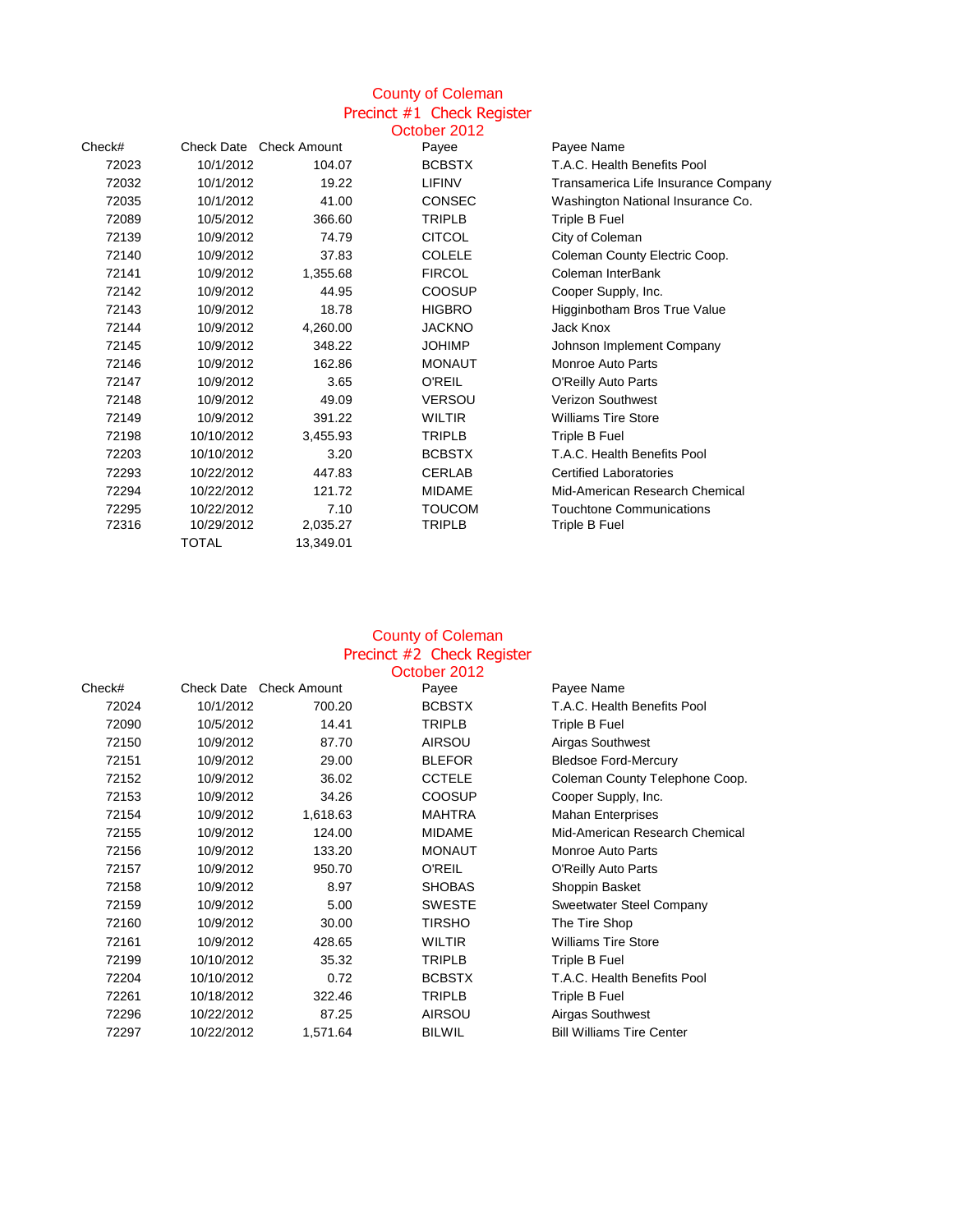| 72298 | 10/22/2012 | 141.35    | <b>CITSAN</b> | City of Santa Anna                  |
|-------|------------|-----------|---------------|-------------------------------------|
| 72299 | 10/22/2012 | 155.50    | <b>TIFIND</b> | <b>Tifco Industries</b>             |
| 72300 | 10/22/2012 | 155.75    | <b>WARCAT</b> | Warren CAT                          |
| 72301 | 10/22/2012 | 94.97     | WTU           | <b>West Texas Utilities Company</b> |
| 72317 | 10/29/2012 | 5,192.72  | <b>TRIPLB</b> | Triple B Fuel                       |
|       | TOTAL      | 11,958.42 |               |                                     |

## County of Coleman Precinct #3 Check Register

|        |                         |           | October 2012  |                                                |
|--------|-------------------------|-----------|---------------|------------------------------------------------|
| Check# | Check Date Check Amount |           | Payee         | Payee Name                                     |
| 72025  | 10/1/2012               | 210.52    | <b>BCBSTX</b> | T.A.C. Health Benefits Pool                    |
| 72036  | 10/1/2012               | 76.70     | <b>CONSEC</b> | Washington National Insurance Co.              |
| 72091  | 10/5/2012               | 1,747.45  | <b>TRIPLB</b> | Triple B Fuel                                  |
| 72162  | 10/9/2012               | 29.00     | <b>BLEFOR</b> | <b>Bledsoe Ford-Mercury</b>                    |
| 72163  | 10/9/2012               | 1,830.61  | <b>CATFIN</b> | Caterpillar Financial Services Corp.           |
| 72164  | 10/9/2012               | 35.95     | <b>COLELE</b> | Coleman County Electric Coop.                  |
| 72165  | 10/9/2012               | 30.22     | <b>CCTELE</b> | Coleman County Telephone Coop.                 |
| 72166  | 10/9/2012               | 25.83     | <b>COLWAT</b> | <b>Coleman County Special Utility District</b> |
| 72167  | 10/9/2012               | 122.76    | <b>COOSUP</b> | Cooper Supply, Inc.                            |
| 72168  | 10/9/2012               | 1,936.68  | <b>FIRCOL</b> | Coleman InterBank                              |
| 72169  | 10/9/2012               | 146.50    | <b>JOHFEE</b> | Johnson Feed Barn                              |
| 72170  | 10/9/2012               | 43.20     | <b>JOHIMP</b> | Johnson Implement Company                      |
| 72171  | 10/9/2012               | 398.53    | <b>MONAUT</b> | <b>Monroe Auto Parts</b>                       |
| 72172  | 10/9/2012               | 418.20    | <b>OGBTRU</b> | <b>Ogburn's Truck Parts</b>                    |
| 72173  | 10/9/2012               | 59.29     | <b>DUNDIS</b> | Trashaway/Duncan #691                          |
| 72174  | 10/9/2012               | 432.90    | <b>O'REIL</b> | <b>O'Reilly Auto Parts</b>                     |
| 72175  | 10/9/2012               | 840.00    | <b>GSTRUC</b> | G's Truck Shop                                 |
| 72176  | 10/9/2012               | 31.95     | <b>HIGBRO</b> | Higginbotham Bros True Value                   |
| 72177  | 10/9/2012               | 199.78    | <b>WILTIR</b> | <b>Williams Tire Store</b>                     |
| 72205  | 10/10/2012              | 0.36      | <b>BCBSTX</b> | T.A.C. Health Benefits Pool                    |
| 72262  | 10/18/2012              | 2,955.55  | <b>TRIPLB</b> | <b>Triple B Fuel</b>                           |
| 72302  | 10/22/2012              | 230.00    | <b>JERALL</b> | Jerry Allen                                    |
| 72303  | 10/22/2012              | 1,415.68  | <b>WARCAT</b> | Warren CAT                                     |
|        | <b>TOTAL</b>            | 13,217.66 |               |                                                |

#### Precinct #4 Check Register

|        |            |                         | October 2012  |                                                |
|--------|------------|-------------------------|---------------|------------------------------------------------|
| Check# |            | Check Date Check Amount | Payee         | Payee Name                                     |
| 72026  | 10/1/2012  | 41.80                   | <b>BCBSTX</b> | T.A.C. Health Benefits Pool                    |
| 72093  | 10/5/2012  | 353.39                  | <b>TRIPLB</b> | Triple B Fuel                                  |
| 72178  | 10/9/2012  | 136.53                  | <b>ABISAL</b> | Abilene Sales Inc.                             |
| 72179  | 10/9/2012  | 97.85                   | <b>ALLWAS</b> | <b>Allied Waste Services</b>                   |
| 72180  | 10/9/2012  | 1,626.41                | <b>CATFIN</b> | Caterpillar Financial Services Corp.           |
| 72181  | 10/9/2012  | 38.55                   | <b>COLELE</b> | Coleman County Electric Coop.                  |
| 72182  | 10/9/2012  | 22.21                   | <b>COLWAT</b> | <b>Coleman County Special Utility District</b> |
| 72183  | 10/9/2012  | 398.34                  | <b>COOSUP</b> | Cooper Supply, Inc.                            |
| 72184  | 10/9/2012  | 607.47                  | <b>MONAUT</b> | Monroe Auto Parts                              |
| 72185  | 10/9/2012  | 44.33                   | <b>VERSOU</b> | <b>Verizon Southwest</b>                       |
| 72186  | 10/9/2012  | 9.66                    | <b>ASCO</b>   | Associated Supply Company Inc.                 |
| 72187  | 10/9/2012  | 92.48                   | <b>HIGBRO</b> | Higginbotham Bros True Value                   |
| 72188  | 10/9/2012  | 651.64                  | <b>ROBTRU</b> | <b>Roberts Truck Center</b>                    |
| 72189  | 10/9/2012  | 106.56                  | WESTRA        | <b>Western Trailer and Equipment</b>           |
| 72190  | 10/9/2012  | 146.42                  | <b>WILTIR</b> | <b>Williams Tire Store</b>                     |
| 72200  | 10/10/2012 | 852.37                  | <b>TRIPLB</b> | Triple B Fuel                                  |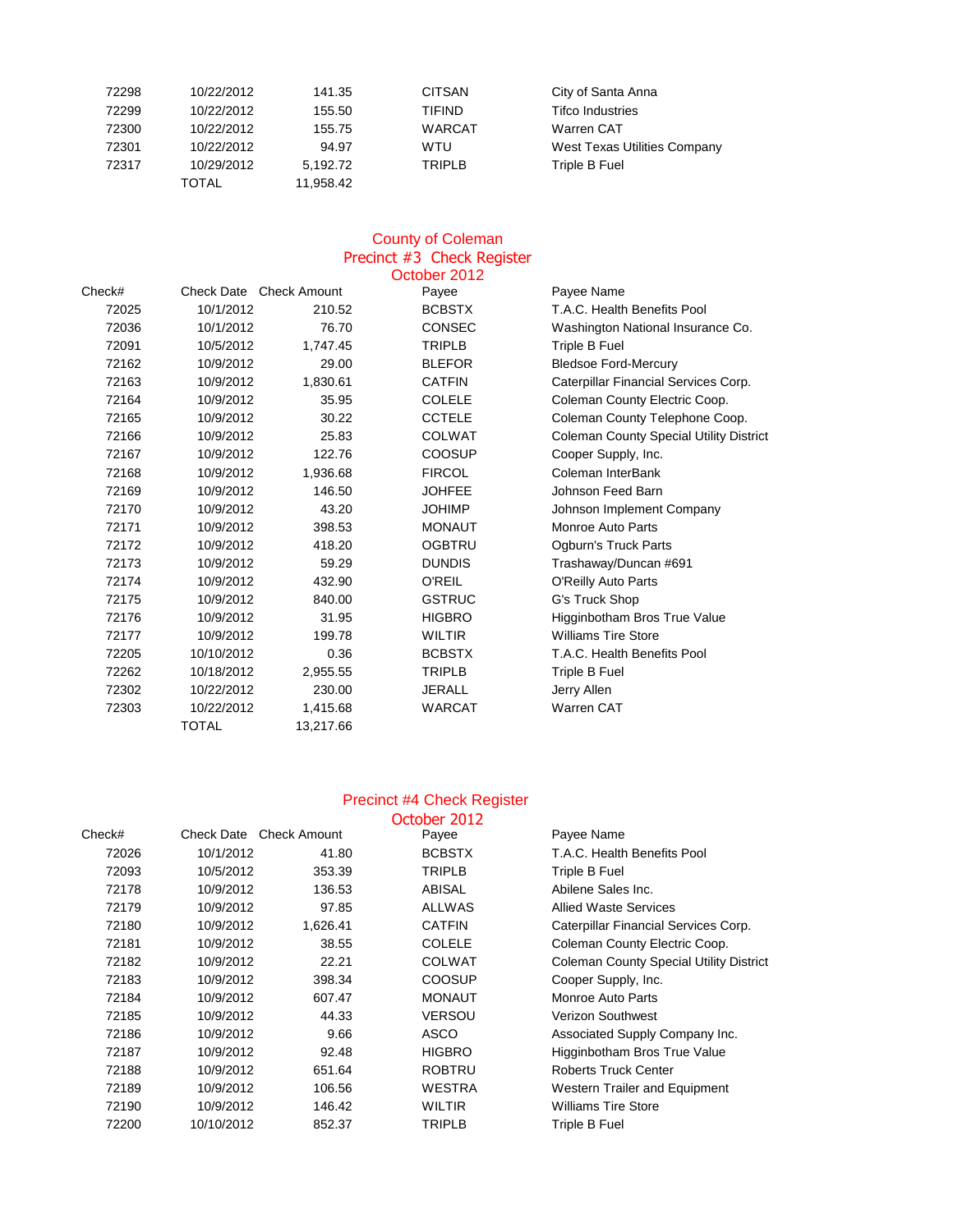| 72206 | 10/10/2012 | 0.54   | <b>BCBSTX</b> | T.A.C. Health Benefits Pool     |
|-------|------------|--------|---------------|---------------------------------|
| 72263 | 10/18/2012 | 500.93 | <b>TRIPLB</b> | Triple B Fuel                   |
| 72304 | 10/22/2012 | 75.00  | <b>JACGAR</b> | Jack's Garage                   |
| 72305 | 10/22/2012 | 322.98 | <b>MILDIR</b> | <b>Miller Dirt Work</b>         |
| 72306 | 10/22/2012 | 7.27   | <b>TOUCOM</b> | <b>Touchtone Communications</b> |
| 72307 | 10/22/2012 | 229.63 | <b>WARCAT</b> | <b>Warren CAT</b>               |
| 72318 | 10/29/2012 | 632.20 | <b>TRIPLB</b> | Triple B Fuel                   |

### General Road & Bridge Fund Check Register

|        |                                |            | October 2012  |                                        |
|--------|--------------------------------|------------|---------------|----------------------------------------|
| Check# | <b>Check Date Check Amount</b> |            | Payee         | Payee Name                             |
| 72022  | 10/1/2012                      | 10,612.36  | <b>BCBSTX</b> | T.A.C. Health Benefits Pool            |
| 72027  | 10/1/2012                      | 220.00     | <b>LISTBL</b> | <b>Blue Cross Blue Shield of Texas</b> |
| 72029  | 10/1/2012                      |            | 87.40 GUARDI  | Guardian - Appleton                    |
| 72034  | 10/1/2012                      | 214.50     | <b>CONSEC</b> | Washington National Insurance Co.      |
| 72038  | 10/1/2012 31.90 V              |            | <b>LIFINV</b> | Transamerica Life Insurance Company    |
| 72088  | 10/5/2012                      | 329.39     | <b>TRIPLB</b> | Triple B Fuel                          |
| 72136  | 10/9/2012                      |            | 64.70 JOHIMP  | Johnson Implement Company              |
| 72137  | 10/9/2012                      | 111.16     | <b>MONAUT</b> | <b>Monroe Auto Parts</b>               |
| 72138  | 10/9/2012                      |            | 22.00 REESAF  | <b>Reeves Safety Consultants</b>       |
| 72197  | 10/10/2012                     | 102.02     | <b>TRIPLB</b> | Triple B Fuel                          |
| 72202  | 10/10/2012                     |            | 1.04 BCBSTX   | T.A.C. Health Benefits Pool            |
| 72260  | 10/18/2012                     | 408.25     | <b>TRIPLB</b> | Triple B Fuel                          |
| 72319  | 10/29/2012                     |            | 43.03 TRIPLB  | Triple B Fuel                          |
| 72320  | 10/29/2012                     |            | 31.90 TRALIF  | Conseco Life Insurance Co.             |
| 382718 | 10/29/2012 43.03 V             |            | <b>TRIPLB</b> | Triple B Fuel                          |
|        | <b>TOTAL</b>                   | 12,247.75  |               | 2 Voided Check(s) Total: 74.93         |
|        |                                | 33084.55   |               | Payroll                                |
|        |                                | 3118.04    |               | Payroll Taxes                          |
|        |                                | 5462.11    |               | <b>Retirement Contributions</b>        |
|        |                                | 100,000.00 |               | <b>Transfers to Precincts</b>          |
|        |                                |            |               |                                        |

General Fund Check Register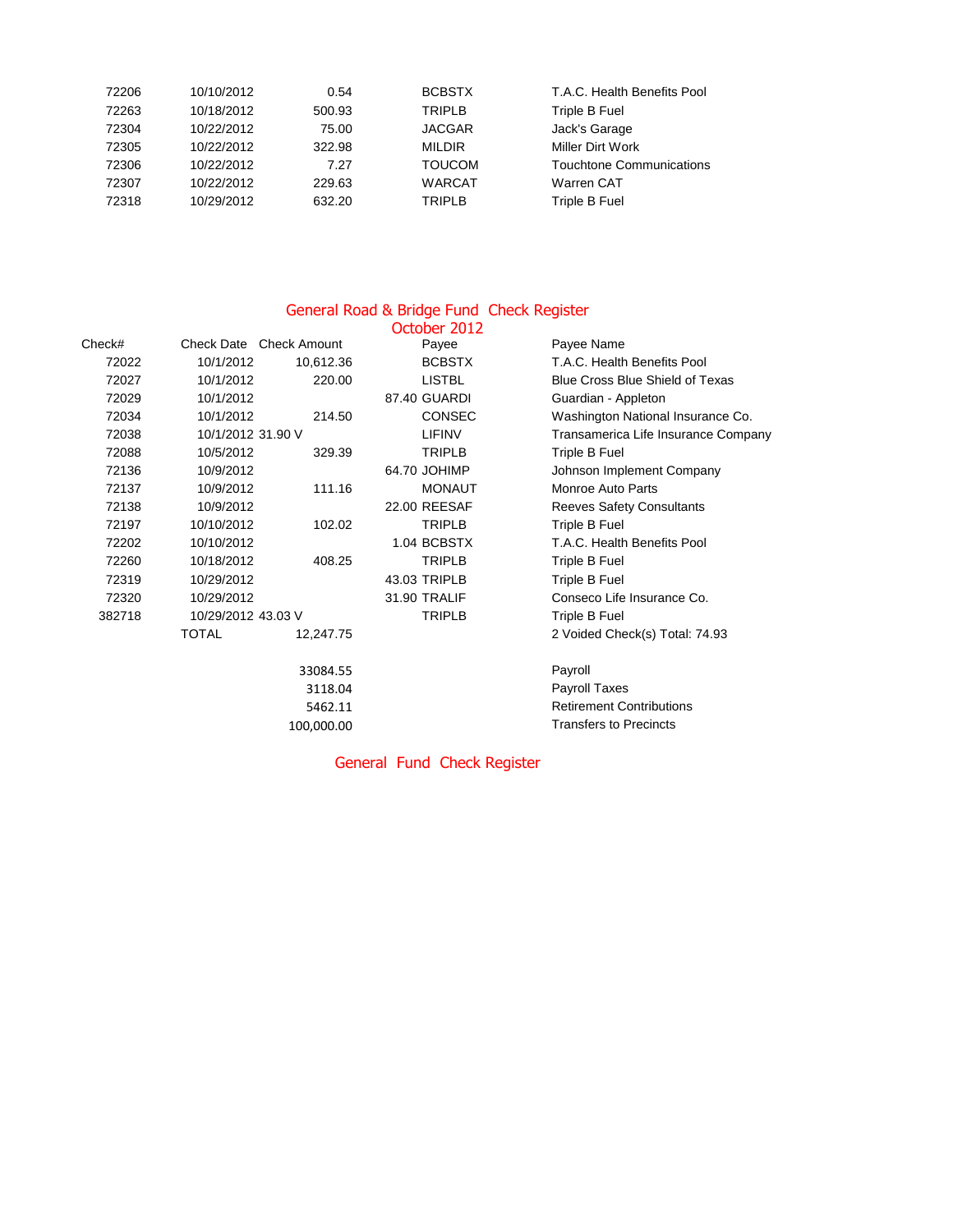|        |                         |           | October 2012  |                                          |
|--------|-------------------------|-----------|---------------|------------------------------------------|
| Check# | Check Date Check Amount |           | Payee         | Payee Name                               |
| 72021  | 10/1/2012               | 18,139.15 | <b>BCBSTX</b> | T.A.C. Health Benefits Pool              |
| 72028  | 10/1/2012               | 1,045.24  | <b>GUARDI</b> | Guardian - Appleton                      |
| 72031  | 10/1/2012               | 206.07    | <b>LIFINV</b> | Transamerica Life Insurance Company      |
| 72033  | 10/1/2012               | 249.25    | <b>CONSEC</b> | Washington National Insurance Co.        |
| 72037  | 10/1/2012               | 99.76     | <b>AFLAC</b>  | <b>AFLAC</b>                             |
| 72039  | 10/5/2012               |           | <b>HUNTAL</b> | Talonda M Hunt                           |
| 72040  | 10/5/2012               |           | <b>BAKNAN</b> | Nancy G Baker                            |
| 72041  | 10/5/2012               |           | <b>BERCAR</b> | Carla J Berry                            |
| 72042  | 10/5/2012               |           | <b>CAMWIL</b> | Willaim N Campbell                       |
| 72043  | 10/5/2012               |           | <b>CONCHR</b> | <b>Christine D Connelly</b>              |
| 72044  | 10/5/2012               |           | <b>DUNDAV</b> | David L Dunlap                           |
| 72045  | 10/5/2012               |           | <b>GEOJAR</b> | Jarvis M George                          |
| 72046  | 10/5/2012               |           | <b>HARBEV</b> | <b>Beverly K Harris</b>                  |
| 72047  | 10/5/2012               |           | <b>HUDDAR</b> | Darlene A Huddle                         |
| 72048  | 10/5/2012               |           | <b>LEMCAT</b> | Cathryn R LeMay                          |
| 72049  | 10/5/2012               |           | <b>MAYMAR</b> | Margie K Mayo                            |
| 72050  | 10/5/2012               |           | <b>SMIPAT</b> | Patricia S McMillan                      |
| 72051  | 10/5/2012               |           | <b>MENSTA</b> | Stacey D Mendoza                         |
| 72052  | 10/5/2012               |           | <b>ROSJOE</b> | Joe L Rose                               |
| 72053  | 10/5/2012               |           | <b>TRAJAM</b> | Jamie L Trammell                         |
| 72054  | 10/5/2012               |           | <b>WATJOE</b> | Joe D Watson                             |
| 72055  | 10/5/2012               |           | <b>BEARIC</b> | Richard L Beal                           |
| 72056  | 10/5/2012               |           | <b>DAVBOB</b> | Bobby A Davis                            |
| 72057  | 10/5/2012               |           | <b>STEJOH</b> | Johnny M Stephenson                      |
| 72058  | 10/5/2012               |           | <b>WALDAR</b> | Darrell L Walker                         |
| 72059  | 10/5/2012               |           | <b>WILMAR</b> | Mark L Williams                          |
| 72060  | 10/5/2012               |           | <b>CROBOB</b> | Bobby J Croft                            |
| 72061  | 10/5/2012               |           | <b>FORTER</b> | <b>Terry G Fortune</b>                   |
| 72062  | 10/5/2012               |           | <b>ROBOLL</b> | Ollie W Roberson, Jr.                    |
| 72063  | 10/5/2012               |           | <b>DILEDD</b> | Eddie W Dillard                          |
| 72064  | 10/5/2012               |           | <b>MORJOE</b> | William J Morris                         |
| 72065  | 10/5/2012               |           | PEEDAV        | David P Peeples, III                     |
| 72066  | 10/5/2012               |           | <b>LAWSCO</b> | Scotty W Lawrence                        |
| 72067  | 10/5/2012               |           | <b>ROMALE</b> | Alejandro T Romero                       |
| 72068  | 10/5/2012               |           | <b>SMIMAR</b> | Mark R Smith                             |
| 72069  | 10/5/2012               |           | <b>BOWROB</b> | Robert L Bowen                           |
| 72070  | 10/5/2012               |           | <b>HOLMAL</b> | Johnny R Jameson                         |
| 72071  | 10/5/2012               |           | <b>WALMAC</b> | Mackie J Walters                         |
| 72072  | 10/4/2012               |           | <b>WOOCON</b> | Connie Y Beloat                          |
| 72073  | 10/4/2012               |           | <b>BRIMAR</b> | Mary J Brixey                            |
| 72074  | 10/4/2012               |           | <b>COGLES</b> | Leslie W Cogdill                         |
| 72075  | 10/4/2012               |           | <b>HAMMIC</b> | Linda M Hammonds                         |
| 72076  | 10/4/2012               |           | <b>JONRAY</b> | Raymond E Jones, Sr.                     |
| 72077  | 10/4/2012               |           | <b>KENJAC</b> | Jackie D Kenney                          |
| 72078  | 10/4/2012               |           | <b>LANCAS</b> | Archie W Lancaster                       |
| 72079  | 10/4/2012               |           | <b>LAWJES</b> | Jessie W Laws                            |
| 72080  | 10/4/2012               |           | <b>MELBRA</b> | <b>Branden A Melot</b>                   |
| 72081  | 10/4/2012               |           | <b>PLUVIC</b> | Vickie S Melot                           |
| 72082  | 10/4/2012               |           | <b>MOONAT</b> | Natasha G Moody                          |
| 72083  | 10/4/2012               |           | <b>PONGER</b> | Gerald L Pond                            |
| 72084  | 10/4/2012               |           | <b>TURROB</b> | Robert W Turner                          |
| 72085  | 10/4/2012               |           | <b>WATCIN</b> | Cindy L Watson                           |
| 72086  | 10/4/2012               |           | WILWIL        | Willie D Williams                        |
| 72087  | 10/4/2012               |           | <b>WIFDAN</b> | Daniel L Wipff                           |
| 72094  | 10/5/2012               | 25.00     | <b>ELECOU</b> | Eleventh Court of Appeals                |
| 72095  | 10/9/2012               | 155.00    | <b>TEXAGR</b> | <b>Texas AgriiLife Extension Service</b> |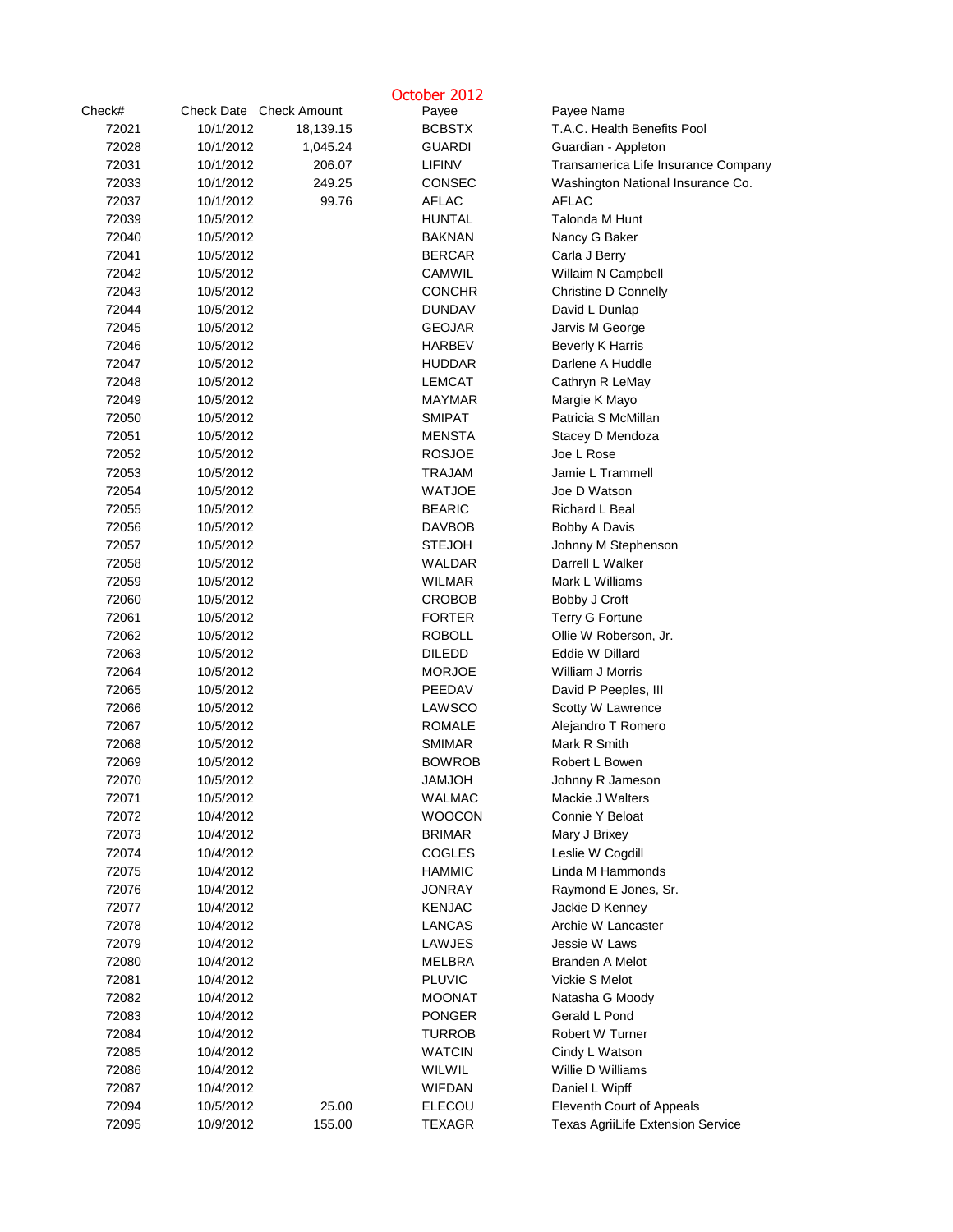| 72096 | 10/9/2012  | 172.70   | <b>TOSFIN</b> | <b>Toshiba Financial Services</b>          |
|-------|------------|----------|---------------|--------------------------------------------|
| 72097 | 10/9/2012  | 700.00   | <b>JEFJOH</b> | Jeff Johnson                               |
| 72098 | 10/9/2012  | 500.00   | <b>DERHAM</b> | Derek Hampton                              |
| 72099 | 10/9/2012  | 620.00   | <b>VICTCA</b> | Victoria Carter                            |
| 72100 | 10/9/2012  | 252.72   | <b>OFFDEP</b> | <b>Office Depot</b>                        |
| 72101 | 10/9/2012  | 340.22   | <b>BLEFOR</b> | <b>Bledsoe Ford-Mercury</b>                |
| 72102 | 10/9/2012  | 117.28   | <b>ADVOFF</b> | Advantage Office Products LLC              |
| 72103 | 10/9/2012  | 548.71   | <b>SPRINT</b> | <b>SPRINT</b>                              |
| 72104 | 10/9/2012  | 1,100.00 | <b>JOJONE</b> | Norma Jo Jones                             |
| 72105 | 10/9/2012  | 59.00    | <b>COTECO</b> | Coleman Co. Telecommunications             |
| 72106 | 10/9/2012  | 4,268.00 | <b>NETDAT</b> | Net Data                                   |
| 72107 | 10/9/2012  | 144.15   | CHR&DE        | Coleman Chronicle & DV                     |
| 72108 | 10/9/2012  | 416.66   | <b>COMCOR</b> | <b>District Adult Probation Department</b> |
| 72109 | 10/9/2012  | 90.00    | <b>POMAST</b> | Postmaster                                 |
| 72110 | 10/9/2012  | 2,400.00 | <b>TEXWIL</b> | Texas Wildlife Damage Mgnt Fd.             |
| 72111 | 10/9/2012  | 407.00   | <b>ORKIN</b>  | Orkin                                      |
| 72112 | 10/9/2012  | 47.00    | <b>WADTUR</b> | <b>Wade Turner</b>                         |
| 72113 | 10/9/2012  | 26.00    | <b>THEBRI</b> | The Bridge                                 |
| 72114 | 10/9/2012  | 3,500.00 | COCOME        | <b>Coleman County Medical Center</b>       |
| 72115 | 10/9/2012  | 80.00    | <b>TCEQ</b>   | <b>Texas Commission on Environmental</b>   |
| 72116 | 10/9/2012  | 105.00   | <b>TCSHER</b> | Taylor County Sheriff's Department         |
| 72117 | 10/9/2012  | 119.20   | <b>WILTIR</b> | <b>Williams Tire Store</b>                 |
| 72118 | 10/9/2012  | 1,269.32 | <b>SHOBAS</b> | Shoppin Basket                             |
| 72119 | 10/9/2012  | 60.11    | <b>KEEDRU</b> | <b>Keel Drug</b>                           |
| 72120 | 10/9/2012  | 84.80    | <b>STACOF</b> | <b>Standard Coffee Service Company</b>     |
| 72121 | 10/9/2012  | 7.23     | <b>O'REIL</b> |                                            |
| 72122 | 10/9/2012  | 472.96   | <b>BENKEI</b> | O'Reilly Auto Parts                        |
|       |            |          |               | Ben E. Keith Company                       |
| 72123 | 10/9/2012  | 3,151.77 | <b>CITCOL</b> | City of Coleman                            |
| 72124 | 10/9/2012  | 88.15    | <b>HIGBRO</b> | Higginbotham Bros True Value               |
| 72125 | 10/9/2012  | 808.66   | <b>WESTEX</b> | West Texas Fire Extinguisher, Inc.         |
| 72126 | 10/9/2012  | 771.00   | <b>HENFUN</b> | <b>Henderson Funeral Home</b>              |
| 72127 | 10/9/2012  | 169.83   | <b>MARMAY</b> | Margie Mayo                                |
| 72128 | 10/9/2012  | 45.46    | <b>CCTAX</b>  | Jamie Trammell Tax Assessor-Collecto       |
| 72129 | 10/9/2012  | 115.94   | <b>XERCOR</b> | <b>Xerox Corporation</b>                   |
| 72130 | 10/9/2012  | 400.00   | <b>EARSCO</b> | Earnest W. Scott                           |
| 72131 | 10/9/2012  | 750.00   | <b>SAMMEH</b> | Samuel Mehaffey                            |
| 72132 | 10/9/2012  | 275.00   | <b>JENCAS</b> | Jenny Henley                               |
| 72133 | 10/9/2012  | 36.01    | <b>MCMTAM</b> | Tammy R McMillan                           |
| 72134 | 10/9/2012  |          | <b>ROSAMI</b> | Amie J Rosalez                             |
| 72135 | 10/9/2012  |          | <b>SANSHI</b> | Shirley C Sansing                          |
| 72201 | 10/10/2012 | 8.14     | <b>BCBSTX</b> | T.A.C. Health Benefits Pool                |
| 72207 | 10/15/2012 | 1,839.00 | <b>COCLER</b> | <b>Coleman County Clerk</b>                |
| 72208 | 10/15/2012 | 1,876.00 | <b>MAYDIS</b> | Margie Mayo District clerk                 |
| 72209 | 10/19/2012 |          | <b>HUNTAL</b> | Talonda M Hunt                             |
| 72210 | 10/19/2012 |          | <b>BAKNAN</b> | Nancy G Baker                              |
| 72211 | 10/19/2012 |          | <b>BERCAR</b> | Carla J Berry                              |
| 72212 | 10/19/2012 |          | <b>CAMWIL</b> | Willaim N Campbell                         |
| 72213 | 10/19/2012 |          | <b>CONCHR</b> | <b>Christine D Connelly</b>                |
| 72214 | 10/19/2012 |          | <b>CRUCEL</b> | Cecilia Cruz                               |
| 72215 | 10/19/2012 |          | <b>DUNDAV</b> | David L Dunlap                             |
| 72216 | 10/19/2012 |          | <b>GEOJAR</b> | Jarvis M George                            |
| 72217 | 10/19/2012 |          | <b>HARBEV</b> | <b>Beverly K Harris</b>                    |
| 72218 | 10/19/2012 |          | <b>HUDDAR</b> | Darlene A Huddle                           |
| 72219 | 10/19/2012 |          | <b>EDWTIN</b> | Tina G Lamb                                |
| 72220 | 10/19/2012 |          | <b>LEMCAT</b> | Cathryn R LeMay                            |
| 72221 | 10/19/2012 |          | <b>MAYMAR</b> | Margie K Mayo                              |
| 72222 | 10/19/2012 |          | <b>SMIPAT</b> | Patricia S McMillan                        |
| 72223 | 10/19/2012 |          | <b>MENSTA</b> | Stacey D Mendoza                           |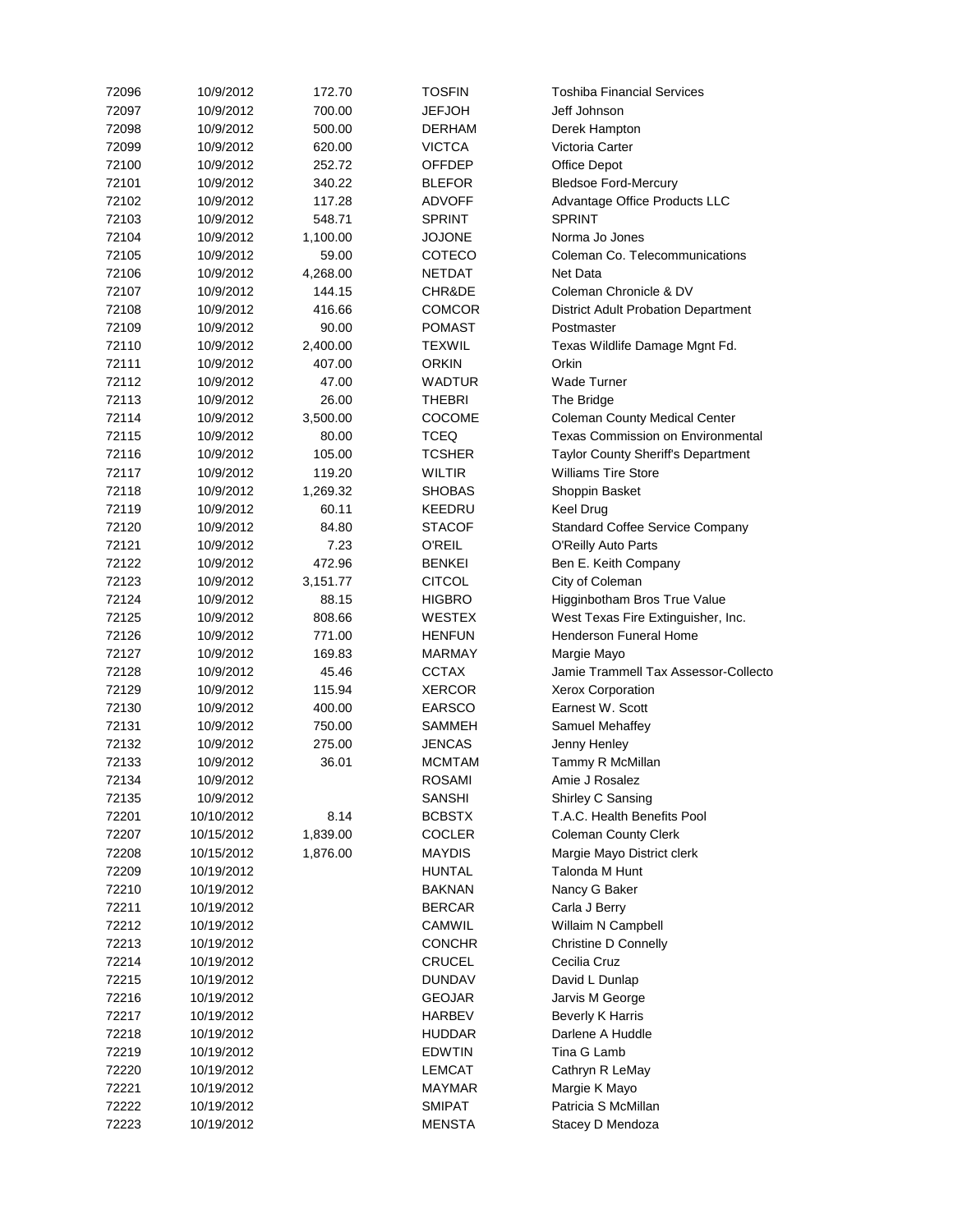| 72224 | 10/19/2012               |          | <b>QUIDAR</b> | Darla R Quinney                      |
|-------|--------------------------|----------|---------------|--------------------------------------|
| 72225 | 10/19/2012               |          | <b>ROSJOE</b> | Joe L Rose                           |
| 72226 | 10/19/2012               |          | TRAJAM        | Jamie L Trammell                     |
| 72227 | 10/19/2012               |          | <b>WATJOE</b> | Joe D Watson                         |
| 72228 | 10/19/2012               |          | <b>BEARIC</b> | Richard L Beal                       |
| 72229 | 10/19/2012               |          | <b>DAVBOB</b> | Bobby A Davis                        |
| 72230 | 10/19/2012               |          | <b>STEJOH</b> | Johnny M Stephenson                  |
| 72231 | 10/19/2012               |          | <b>WALDAR</b> | Darrell L Walker                     |
| 72232 | 10/19/2012               |          | <b>WILMAR</b> | Mark L Williams                      |
| 72233 | 10/19/2012               |          | <b>CROBOB</b> | Bobby J Croft                        |
| 72234 | 10/19/2012               |          | <b>FORTER</b> | Terry G Fortune                      |
| 72235 | 10/19/2012               |          | <b>ROBOLL</b> | Ollie W Roberson, Jr.                |
| 72236 | 10/19/2012               |          | <b>DILEDD</b> | Eddie W Dillard                      |
| 72237 | 10/19/2012               |          | <b>MORJOE</b> | William J Morris                     |
| 72238 | 10/19/2012               |          | PEEDAV        | David P Peeples, III                 |
| 72239 | 10/19/2012               |          | <b>LAWSCO</b> | Scotty W Lawrence                    |
| 72240 | 10/19/2012               |          | <b>ROMALE</b> | Alejandro T Romero                   |
| 72241 | 10/19/2012               |          | <b>SMIMAR</b> | Mark R Smith                         |
| 72242 | 10/19/2012               |          | <b>BOWROB</b> | Robert L Bowen                       |
| 72243 | 10/19/2012               |          | <b>HOLMAL</b> | Johnny R Jameson                     |
| 72244 | 10/19/2012               |          | <b>WALMAC</b> | Mackie J Walters                     |
| 72245 | 10/18/2012               |          | <b>WOOCON</b> | Connie Y Beloat                      |
| 72246 | 10/18/2012               |          | <b>BRIMAR</b> | Mary J Brixey                        |
| 72247 | 10/18/2012               |          | <b>COGLES</b> | Leslie W Cogdill                     |
| 72248 | 10/18/2012               |          | <b>HAMMIC</b> | Linda M Hammonds                     |
| 72249 | 10/18/2012               |          | <b>JONRAY</b> |                                      |
|       |                          |          |               | Raymond E Jones, Sr.                 |
| 72250 | 10/18/2012<br>10/18/2012 |          | <b>KENJAC</b> | Jackie D Kenney                      |
| 72251 |                          |          | <b>LANCAS</b> | Archie W Lancaster                   |
| 72252 | 10/18/2012               |          | <b>LAWJES</b> | Jessie W Laws                        |
| 72253 | 10/18/2012               |          | <b>MELBRA</b> | <b>Branden A Melot</b>               |
| 72254 | 10/18/2012               |          | <b>PLUVIC</b> | Vickie S Melot                       |
| 72255 | 10/18/2012               |          | <b>MOONAT</b> | Natasha G Moody                      |
| 72256 | 10/18/2012               |          | <b>PONGER</b> | Gerald L Pond                        |
| 72257 | 10/18/2012               |          | <b>TURROB</b> | Robert W Turner                      |
| 72258 | 10/18/2012               |          | <b>WATCIN</b> | Cindy L Watson                       |
| 72259 | 10/18/2012               |          | <b>WILWIL</b> | Willie D Williams                    |
| 72260 | 10/18/2012               |          | <b>WIFDAN</b> | Daniel L Wipff                       |
| 72264 | 10/19/2012               | 30.00    | <b>ZZMISC</b> | <b>Richard Cook</b>                  |
| 72265 | 10/19/2012               | 30.00    | <b>ZZMISC</b> | Stacey Mendoza                       |
| 72266 | 10/19/2012               | 30.00    | <b>ZZMISC</b> | Paul Bryan                           |
| 72267 | 10/19/2012               | 30.00    | <b>ZZMISC</b> | Cynthia Dempsey                      |
| 72268 | 10/19/2012               | 30.00    | <b>ZZMISC</b> | Gerri Rutherford                     |
| 72269 | 10/19/2012               | 30.00    | <b>ZZMISC</b> | Jeff Hibbs                           |
| 72270 | 10/19/2012               | 105.00   | <b>CHIWEL</b> | <b>Coleman County Child Welfare</b>  |
| 72271 | 10/22/2012               | 275.00   | <b>ALLEVA</b> | <b>Allicyn Evans</b>                 |
| 72272 | 10/22/2012               | 1,235.00 | <b>PATHOW</b> | Patrick Howard,                      |
| 72273 | 10/22/2012               | 400.00   | <b>JENCAS</b> | Jenny Henley                         |
| 72274 | 10/22/2012               | 196.54   | <b>XERCOR</b> | <b>Xerox Corporation</b>             |
| 72275 | 10/22/2012               | 500.00   | <b>PAUJEN</b> | Paul Jensen                          |
| 72276 | 10/22/2012               | 248.30   | <b>ELESYS</b> | Election Systems & Software          |
| 72277 | 10/22/2012               | 289.23   | <b>ADVOFF</b> | Advantage Office Products LLC        |
| 72278 | 10/22/2012               | 1,575.00 | <b>RCOSHE</b> | <b>Runnels County Treasurer</b>      |
| 72279 | 10/22/2012               | 72.24    | <b>OFFDEP</b> | <b>Office Depot</b>                  |
| 72280 | 10/22/2012               | 210.43   | <b>KIROFF</b> | Kirbo's Office Systems               |
| 72281 | 10/22/2012               | 200.00   | <b>TEXJUD</b> | <b>Texas Judicial Academy</b>        |
| 72282 | 10/22/2012               | 1,771.23 | <b>VERSOU</b> | <b>Verizon Southwest</b>             |
| 72283 | 10/22/2012               | 177.60   | <b>WELFAR</b> | <b>Wells Fargo Financial Leasing</b> |
| 72284 | 10/22/2012               |          | 62.88 ORKPES  | <b>Orkin Pest Control</b>            |